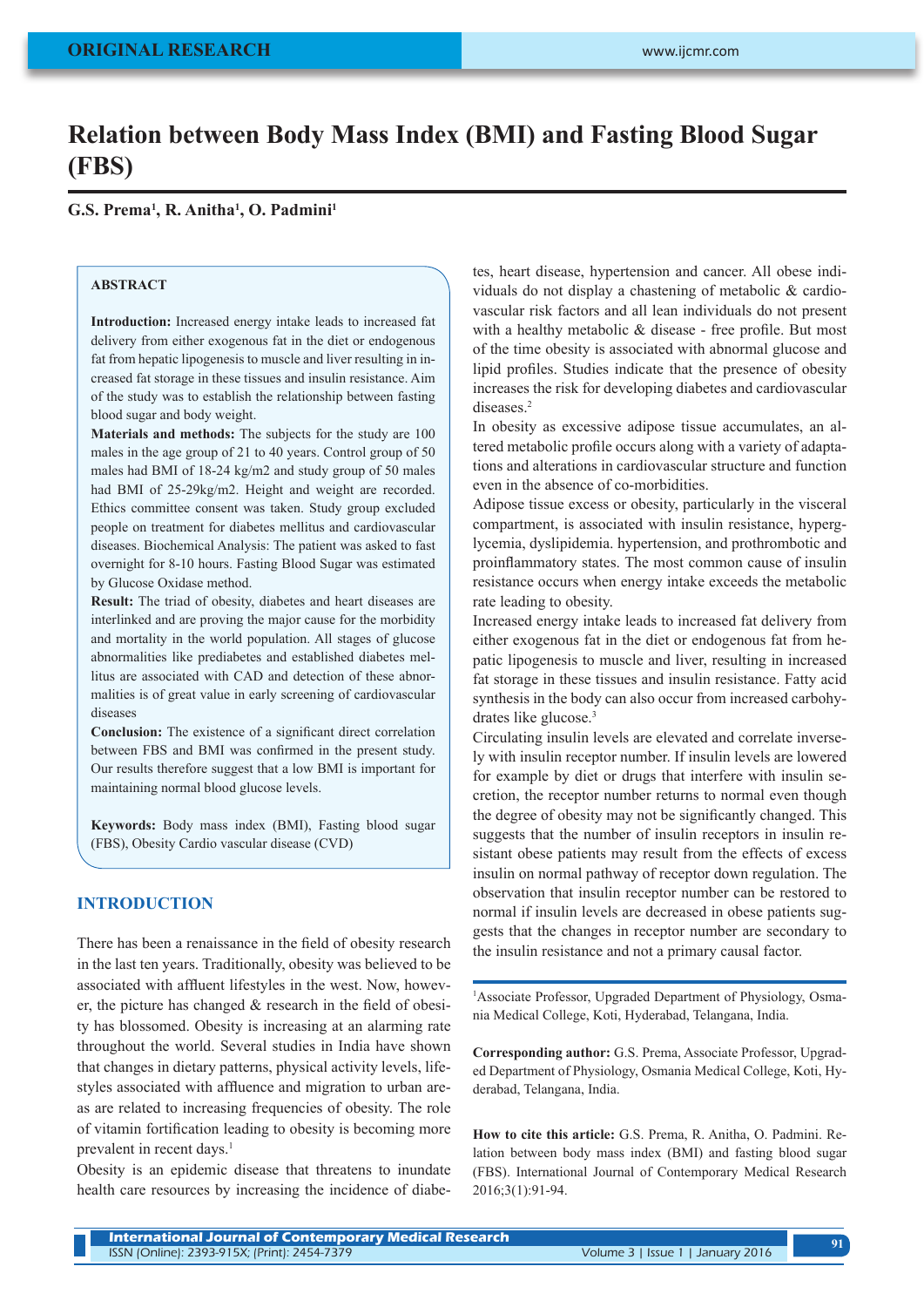Type II diabetes mellitus is strongly associated with overweight in both genders in all ethnic groups.<sup>4</sup>

Smith etal found that human adipocytes with proper invitro conditions will take up glucose and enlarge their fat content. Insulin sensitivity is inversely correlated with cell size.5

Through the use of BMI the epidemic of obesity that began in the 1980s has been tracked through the end of the century. The original alarm was sounded in 1994 by the National center for health statistics in USA when they reported the data from the National health and Nutrition Examination survey (NHANES).

In recent years, the body mass index(BMI) has become the medical standard used to measure overweight and obesity. BMI can be considered to provide the most useful, albirt crude population - level measure of obesity. Men and women with a BMI of 25.0 to 29.9 kg/m2 are considered overweight, and those with a BMI 30 kg/m2 or greater are considered obese. The prevalence of obesity - related diseases, such as diabetes, begins to increase at BMI values around 25 kg/m2 . Obese persons with excess abdominal fat are at higher risk for diabetes, hypertension, dyslipidemia, and ischemic heart disease than obese persons whose fat is located predominantly in the lower body<sup>6</sup>

In obese adults, type 2 diabetes develops over a long period, and impaired glucose tolerance can be a predictor for the risk of development of diabetes and cardiovascular disease.7

FBS < 100 mg/dl is considered normal and between 100–125 mg/dl along with Hb A1C 5.7%-6.4% is marked as impaired fasting glucose or prediabetes. FBS≥ 126 mg/dl along with Hb A1C  $\geq$ 6.5% is defined as diabetes mellitus.<sup>8</sup>

It has been recognized that prediabetic hyperglycemia -fasting plasma glucose of 110 to 125 mg/dl confers an increased risk for cardiovascular disease.<sup>9</sup> The prevalence of diabetes and prediabetes are known to relate with higher ranger of waist circumference, waist /hip ratio and body mass index.<sup>10</sup> According to ADA guidelines, the risk factors for diabetes are:-

- Physical inactivity
- First-degree relative with diabetes
- High-risk race/ethnicity
- Women who delivered a baby >9 lb or were diagnosed with gestational diabetes mellitus
- HDL-C <35 mg/dL  $\pm$  TG >250 mg/dL
- Hypertension  $(≥140/90$  mm Hg or on therapy)
- Hb A1C ≥5.7%
- Conditions associated with insulin resistance: severe obesity, acanthosis nigrica, and

Present study was under taken to emphasie the relation between BMI >25kg/m<sup>2</sup> and fasting blood sugar.

# **MATERIALS AND METHODS**

The subjects for the study were 100 males in the age group of 21 to 40 years. Control group of 50 males had BMI of 18-24 kg/m2 and study group of 50 males had BMI of 25-29kg/m2.

Height and weight are recorded. Ethics committee consent was taken.

Study group excluded people on treatment for diabetes mellitus and cardiovascular diseases.

## **The commonly employed measurements and calculations are as follows**

Height: standing height is measured using a stadiometer, with an accuracy of 0.1 cm graduations and sliding headpiece. The measurement is taken with the subject wearing no shoes, standing erect on a horizontal surface with heels together, the shoulders relaxed and arms at the sides.

Weight: weight assessment provides important data in assessing status of an individual and serves as an indicator of intentional or unintentional weight loss.

Body weight = body fat + lean body mass (fat free mass). BMI (Body Mass Index) or Quetelet Index:-

It is a statistical measure of the weight of a person scaled according to height. It is used as a simple means of classifying inactive individuals of an average body composition according to their body fat content. It was originally developed between 1830 and 1850 by the Belgian polymath, Adolphe Quetelet during the course of developing Social Physics.

It is a reliable and easily obtainable objective anthropometric criterion for the definition and diagnosis as well as an estimate of the severity of undernutrition or chronic energy deficiency (CED) in adults.<sup>11</sup>

BMI was calculated from the following equation

Body Mass Index (kg/m<sup>2</sup>) = 
$$
\frac{\text{Weight in Kg}}{\text{Height in m}^2}
$$

The Body Mass Index value ranging between 18.5 -25.0 is considered as normal, < 18.5 indicates the status as undernourished, while value above 25 as overweight and above 30.0 as obese.

Biochemical Analysis:- The patient was asked to fast overnight for 8-10 hours. Fasting Blood Sugar was estimated by Glucose Oxidase method.

# **RESULTS**

Paired T test is done . Results show that 40/50 subjects with BMI<25kg/m2 have FBS of <100mg/dl (Graph-1). 38/50 Subjects with BMI of  $>25\text{kg/m}^2$  have FBS of  $>100\text{mg/dl}$ . (Graph-2) Significant p value is seen. The study shows that Body Mass Index is directly related to Fasting Blood Sugar.

# **DISCUSSION**

The triad of obesity, diabetes and heart diseases are interlinked and are proving the major cause for the morbidity and mortality in the world population.

Diabetes mellitus is one of the leading risk factors of Coronary Artery Disease and is growing in developing countries because of the changes in lifestyles, increasing high-calorie diet and physical inactivity.11 Obesity, diabetes mellitus and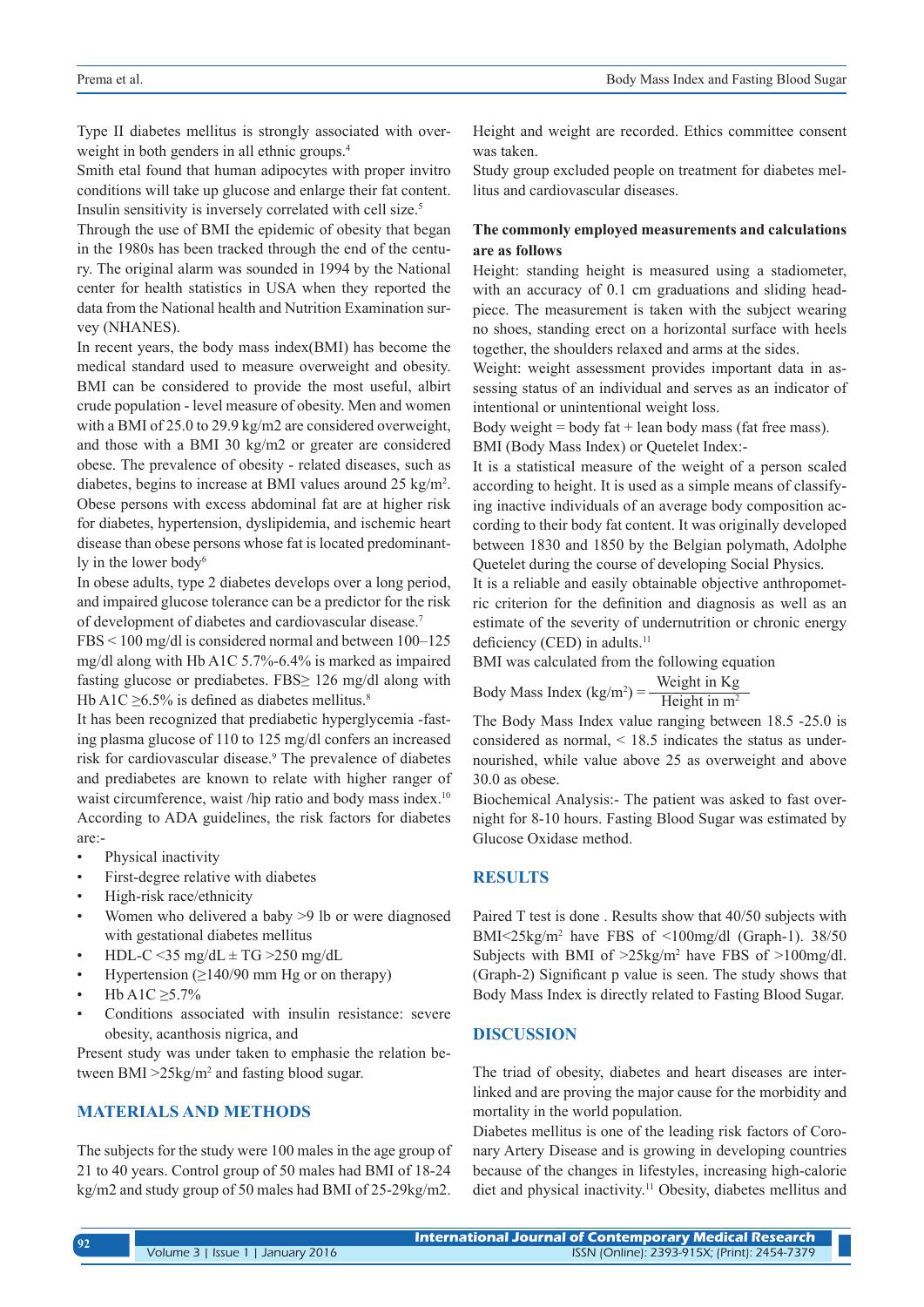| <b>BMI</b> $Kg/m^2$                                  | <b>FBS&lt;100</b> | <b>FBS&gt;100</b> | <b>Total</b> |
|------------------------------------------------------|-------------------|-------------------|--------------|
|                                                      | mg/dl             | mg/dl             |              |
| BMI < 25                                             | 40                | 10                | 50           |
| BMI>25                                               | 12                | 38                | 50           |
| Total                                                | 48                | 52                | 100          |
| Table-1: Comparision of BMI with fasting blood sugar |                   |                   |              |



 $\Omega$ 5 10 15 20 25 30 35 40 BMI<25 BMI>25 FBS>100mg/dl **Figure-2:** BMI versus FBS

hypertension are common, interrelated medical problem in westernized, industrialized societies

All stages of glucose abnormalities like prediabetes and established diabetes mellitus are associated with CAD and detection of these abnormalities is of great value in early screening of cardiovascular diseases.<sup>12,13</sup>

Patients put on hypolipidemic drugs like fenofibrate are known to show increased insulin sensitivity thereby effecting glycemic control of the patients.14

Elevated fasting serum glucose level and a diagnosis of diabetes are independent risk factors for several major cancers and the risk tends to increase with an increased level of fasting serum glucose.

Recent studies point towards RESISTIN. Resistin is an adipokine secreted from adipose tissue and monocytes. It is named for its ability to resist or interfere with insulin action It was proposed as a link between obesity and diabetes.15,16

In obese individuals, adipose tissue releases increased

amounts of non-esterified fatty acids, glycerol, hormones, pro-inflammatory cytokines and other factors that are involved in the development of insulin resistance.<sup>17</sup>

The life style of present generation adolescents makes them more prone for obesity and diabetes. Early detection and therapy of the obese adolescent with a family history of type 2 diabetes may interrupt the cycle of weight gain and insulin resistance that leads to glucose intolerance in adulthood.18

Studies show that therapy with extended release niacin may increase fasting blood sugar into the diabetic range, especially for obese patients.<sup>19</sup>

Our study is done to re-establish the direct relationship between increased body weight and fasting blood sugar. In the control group of BMI <25, majority of people showed fasting blood sugar of less than 100mg/dl (Graph-1). In the study group with BMI>25, majority of people showed FBS >100mg/dl (Graph-2). As we have excluded patients of diabetes mellitus and cardiovascular diseases in our study, other causes for the increased FBS leading to prediabetes, like the role of stress in daily life should be considered. Stress hormones are known to increase blood glucose levels. Physical and emotional stress increases these hormones thereby increasing blood glucose levels.

Increased blood glucose levels increase insulin levels in the body which in turn increase nor adrenalin. It is known to induce insulin resistance. Family history of diabetes should also be considered. Genetic cause for insulin resistance cannot be ruled out. As untreated prediabetes can progress to diabetes which can lead to microvascular complications effecting heart, kidney, retina, nerves etc., and can cause morbidity in the effected.

 Measures should be taken by the prediabetics to keep the sugar levels normal from reaching diabetic levels by changing the lifestyle, increasing physical activity, consuming food having low glycemic index with high fiber content and frequent monitoring of blood glucose levels along with Hb A1c.

Prediabetic state is a 'grey zone' which implies a declining glucose homeostatic efficiency. Though only 25% of cases progress to full blown T2DM, when combined with obesity (BMI >25), it is a definite predictor of onset of T2DM in due course. Moreover, complications particularly cardiovascular abnormalities begin in prediabetic phase surreptitiously even before overt Diabetes is medically diagnosed. So as altered glycemic control points to insulin resistance in early diabetes and obesity, identifying this phase by simple tests like estimation of FBS, HbA1c goes a long way in preventing the onslaught of T2DM. Hence our study was an attempt at correlating body weight with FBS levels to prevent this metabolic syndrome with lifestyle modifications before it does major systemic damage

#### **CONCLUSION**

The existence of a significant direct correlation between FBS